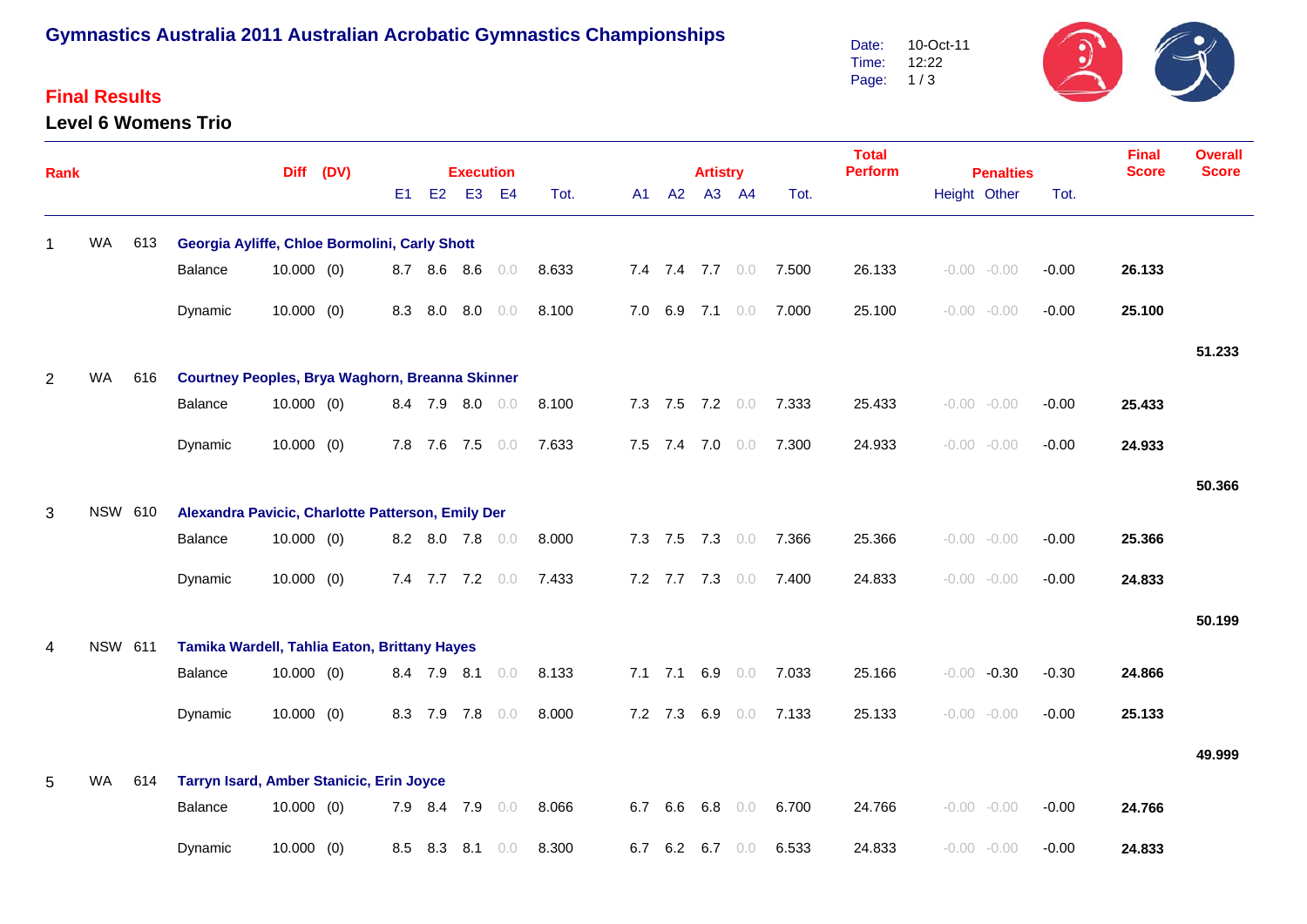# **Gymnastics Australia 2011 Australian Acrobatic Gymnastics Championships**

### **Final Results**

#### **Level 6 Womens Trio**



| <b>Rank</b>    |                |     |                                                             | (DV)                                            |  |     | <b>Execution</b> |                 |                |       |     | <b>Artistry</b> |     |                | <b>Total</b><br><b>Perform</b> | <b>Penalties</b> | <b>Final</b><br><b>Score</b> | <b>Overall</b><br><b>Score</b> |         |        |        |
|----------------|----------------|-----|-------------------------------------------------------------|-------------------------------------------------|--|-----|------------------|-----------------|----------------|-------|-----|-----------------|-----|----------------|--------------------------------|------------------|------------------------------|--------------------------------|---------|--------|--------|
|                |                |     | <b>Diff</b>                                                 |                                                 |  | E1  | E2               | E <sub>3</sub>  | E <sub>4</sub> | Tot.  | A1  | A2              | A3  | <b>A4</b>      | Tot.                           |                  | Height Other                 |                                | Tot.    |        |        |
|                |                |     |                                                             |                                                 |  |     |                  |                 |                |       |     |                 |     |                |                                |                  |                              |                                |         |        | 49.599 |
| 6              | <b>NSW 607</b> |     | Joanna Lynarko, Stephanie Murphy, Isobel Fuller<br>Balance  | 10.000(0)                                       |  |     |                  | 7.7 8.2 7.8 0.0 |                | 7.900 |     |                 |     |                | 7.4 7.7 7.3 0.0 7.466          | 25.366           |                              | $-0.00 - 0.00$                 | $-0.00$ | 25.366 |        |
|                |                |     | Dynamic                                                     | $10.000$ (0)                                    |  |     | 6.4 6.8          | 6.3             | 0.0            | 6.500 |     | 7.3 7.2 7.3 0.0 |     |                | 7.266                          | 23.766           |                              | $-0.00 - 0.00$                 | $-0.00$ | 23.766 |        |
|                |                |     |                                                             |                                                 |  |     |                  |                 |                |       |     |                 |     |                |                                |                  |                              |                                |         |        | 49.132 |
| $\overline{7}$ | QLD            | 615 | Beth Krause, Tamara Keevers, Isabelle Beard<br>Balance      | $10.000$ (0)                                    |  |     |                  | 7.7 8.0 7.9     | 0.0            | 7.866 |     | 7.5 7.8 8.0 0.0 |     |                | 7.766                          | 25.632           |                              | $-0.00 - 0.00$                 | $-0.00$ | 25.632 |        |
|                |                |     | Dynamic                                                     | $10.000$ (0)                                    |  |     |                  | 6.2 6.7 6.2     | 0.0            | 6.366 |     | 6.9 7.3         |     | $6.9\quad 0.0$ | 7.033                          | 23.399           |                              | $-0.00 - 0.00$                 | $-0.00$ | 23.399 |        |
|                |                |     |                                                             |                                                 |  |     |                  |                 |                |       |     |                 |     |                |                                |                  |                              |                                |         |        | 49.031 |
| 8              | QLD            | 608 | Micahela Richardson, Megan Smith, Shelby Roberts<br>Balance | $10.000$ (0)                                    |  |     |                  | 7.6 8.0 7.5 0.0 |                | 7.700 | 7.1 | 6.6             |     | 7.0 0.0        | 6.900                          | 24.600           |                              | $-0.20 - 0.00$                 | $-0.20$ | 24.400 |        |
|                |                |     | Dynamic                                                     | $10.000$ (0)                                    |  |     |                  | 7.6 8.1 7.7 0.0 |                | 7.800 |     | 6.9 6.7         |     | $6.4\quad 0.0$ | 6.666                          | 24.466           |                              | $-0.20 - 0.00$                 | $-0.20$ | 24.266 |        |
|                |                |     |                                                             |                                                 |  |     |                  |                 |                |       |     |                 |     |                |                                |                  |                              |                                |         |        | 48.666 |
| 9              | NSW 612        |     |                                                             | Dannielle Lovatt, Elise Callaghan, Tayla Grogan |  |     |                  |                 |                |       |     |                 |     |                |                                |                  |                              |                                |         |        |        |
|                |                |     | Balance                                                     | $10.000$ (0)                                    |  | 7.7 | 8.0              | 8.0             | 0.0            | 7.900 |     | 7.1 7.4 7.6 0.0 |     |                | 7.366                          | 25.266           |                              | $-0.00 - 0.00$                 | $-0.00$ | 25.266 |        |
|                |                |     | Dynamic                                                     | 9.000(0)                                        |  | 6.6 | 6.9              | 6.7             | 0.0            | 6.733 | 6.7 | 6.9             | 7.0 | 0.0            | 6.866                          | 22.599           |                              | $-0.00 - 1.00$                 | $-1.00$ | 21.599 |        |

**46.865**